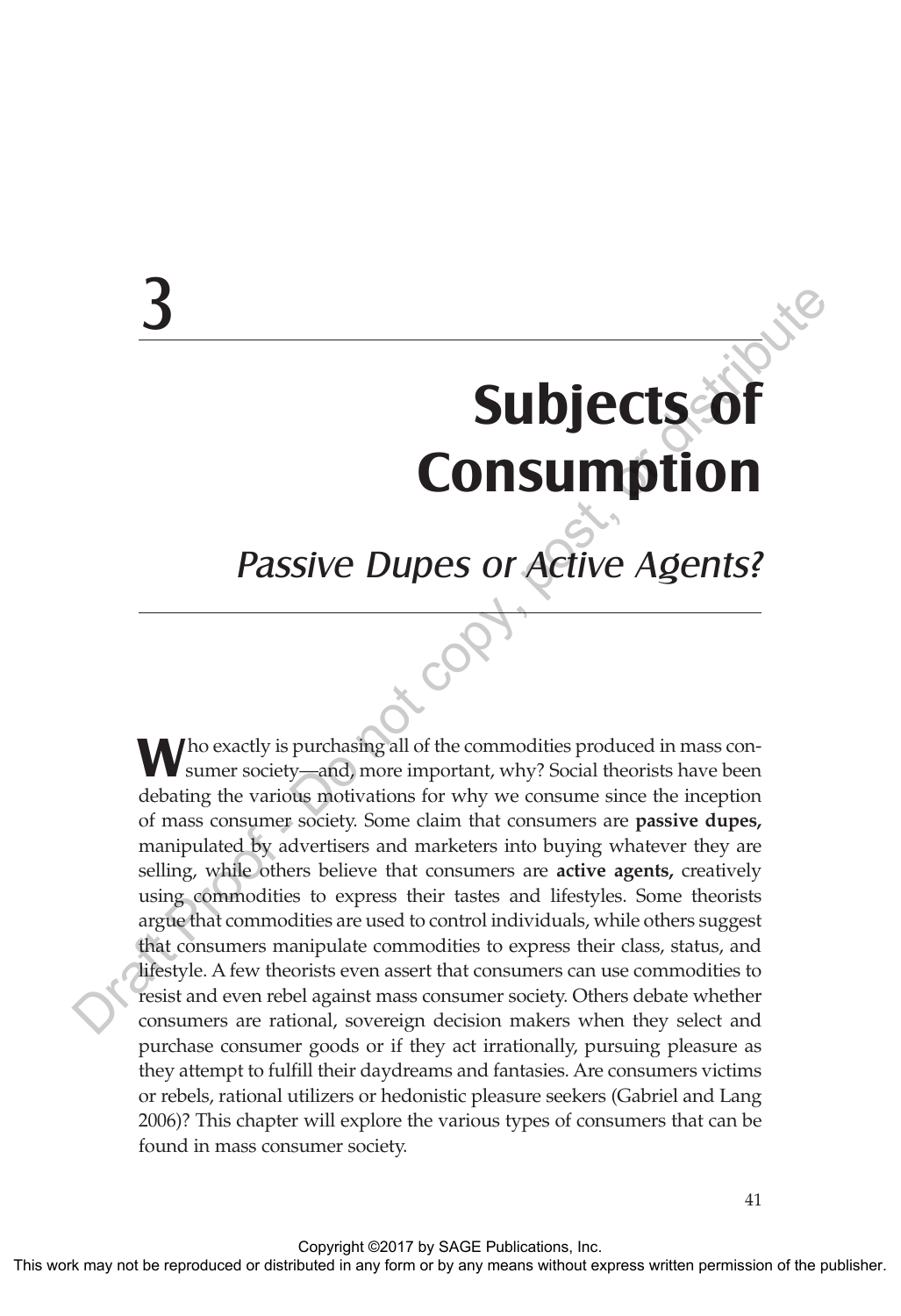## **Emulation, Distinction, or Rebellion?**

#### Veblen: Conspicuous Consumption and Leisure

American social economist Thorstein Veblen, writing at the turn of the twentieth century, established the framework for a critique of mass consumer society. In his book *The Theory of the Leisure Class* (1899), he argued that **conspicuous consumption,** or the lavish display of wealth, was the motivating force of consumer behavior for the leisure or upper class. He quite abhorred this behavior, describing it as wasteful and an "unproductive consumption of goods," because it did "not serve human life or human well-being on the whole" (1899/1994:69, 97). While Veblen was most critical of the leisure class for establishing conspicuous consumption as a way to demonstrate their class and status, he stated that "no class of society, not even the most abjectly poor, foregoes all customary conspicuous consumption" (1899/1994:85). However, the classes below the leisure class were motivated by **emulation.** Veblen suggested that the leisure class created standards of tastes and fashion trends, which the lower classes would then copy. Once this happened, the leisure class would have to invent new trends to differentiate themselves from the classes below them—what Veblen referred to as making invidious distinctions based on their social standing. In the words of Georg Simmel, Is used of the representation or the kivish distributed or the reproduced or distributed or distributed in any form or the broad state of the broad state of the broad state of the broad state of the broad state above of t

Just as soon as the lower classes begin to copy their style, thereby crossing the line of demarcation the upper classes have drawn and destroying the uniformity of their coherence, the upper classes turn away from this style and adopt a new one, which in its turn differentiates them from the masses; and thus the game goes merrily on. (1904/1957:136)

This process has been referred to as **trickle-down theory** and, according to Veblen, each class emulated or copied the class right above it in the class hierarchy; thus, the upper middle class emulated the leisure class, while the middle class emulated the upper-middle class and so forth (Ritzer, Murphy, and Wiedenhoft 2001).

Veblen also frowned upon what he called **conspicuous leisure,** or the "non-productive consumption of time," and believed that the "instinct" to work rather than to consume was what needed to be more fully developed for the common good of society (1899/1994:43, 33). Conspicuous leisure allowed the upper class to develop refined manners, etiquette, and tastes, which differentiated it from other classes, who had to work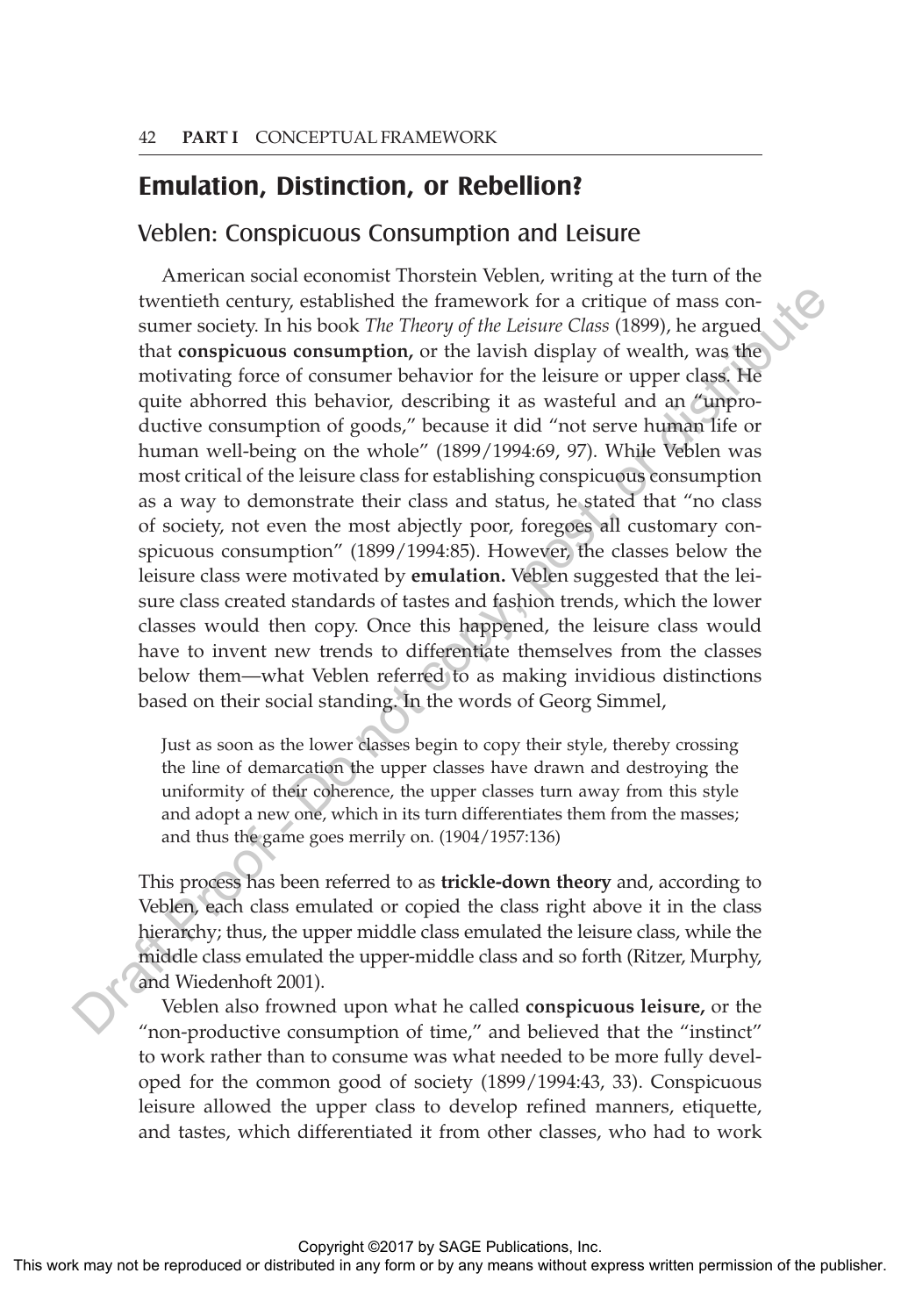to survive and did not have the time to cultivate an appreciation for the opera or fine art or travel to Europe to experience other cultures. Knowing how to dress in the most current fashion or what fork to use during a specific course at dinner were signs that one was a member of the leisure class. Veblen argued that over time, due to the changes in "the means of communication and the mobility of the population," conspicuous consumption would come to trump conspicuous leisure because an individual would become exposed "to the observation of many persons who have no other means of judging his reputability than the display of goods" (1899/1994:86).

Veblen's theory of conspicuous consumption continues to be relevant today—many of us use commodities to display our socioeconomic class position. However, today conspicuous consumption revolves around displaying brand logos and upscale spending. According to sociologist Juliet Schor (1998:47), "A whole group of consumer goods that were once neutral symbolically are now highly recognizable," such as athletic shoes, T-shirts, and even bottled water. These branded or logoed everyday commodities are conspicuously consumed alongside luxury, designer brands. Indeed, the whole idea of a designer logo points to "the importance of visibility" in mass consumer society (Schor 1998:46). Furthermore, people are willing to spend more on items that they can visibly display. For example, in one study, women were found to spend more on expensive lipstick, which they could apply in public, than on facial cleanser, eye shadow, or mascara that are usually used in private (Schor 1998:50).

Another significant change regarding how we conspicuously consume involves who we are trying to emulate. "Today a person is more likely to be making comparisons with, or choose as a 'reference group,' people whose incomes are three, four, or five times his or her own" (Schor 1998:4). Instead of trying to emulate the class directly above us in the class hierarchy or "keeping up with the Joneses" next door, we are now participating in **upscale spending** and trying to copy the consumption patterns of the rich and famous, particularly celebrities. "Keeping up with the Kardashians" by watching their television show or following their Twitter feeds makes their celebrity lifestyle feel accessible to the average fan. The problem with upscale spending is that keeping up with the rich and famous is becoming more and more difficult as income and wealth inequality increases in the United States. To participate in upscale spending, more Americans are falling into credit card debt and working longer hours, leaving them unhappy and unsatisfied (Schor 1998:14, 19). The rest of the reproduced or distributed or distributed in any form or between the transmission of the publisher state of the publisher and the publisher of the publisher of the publisher and the publisher and the publis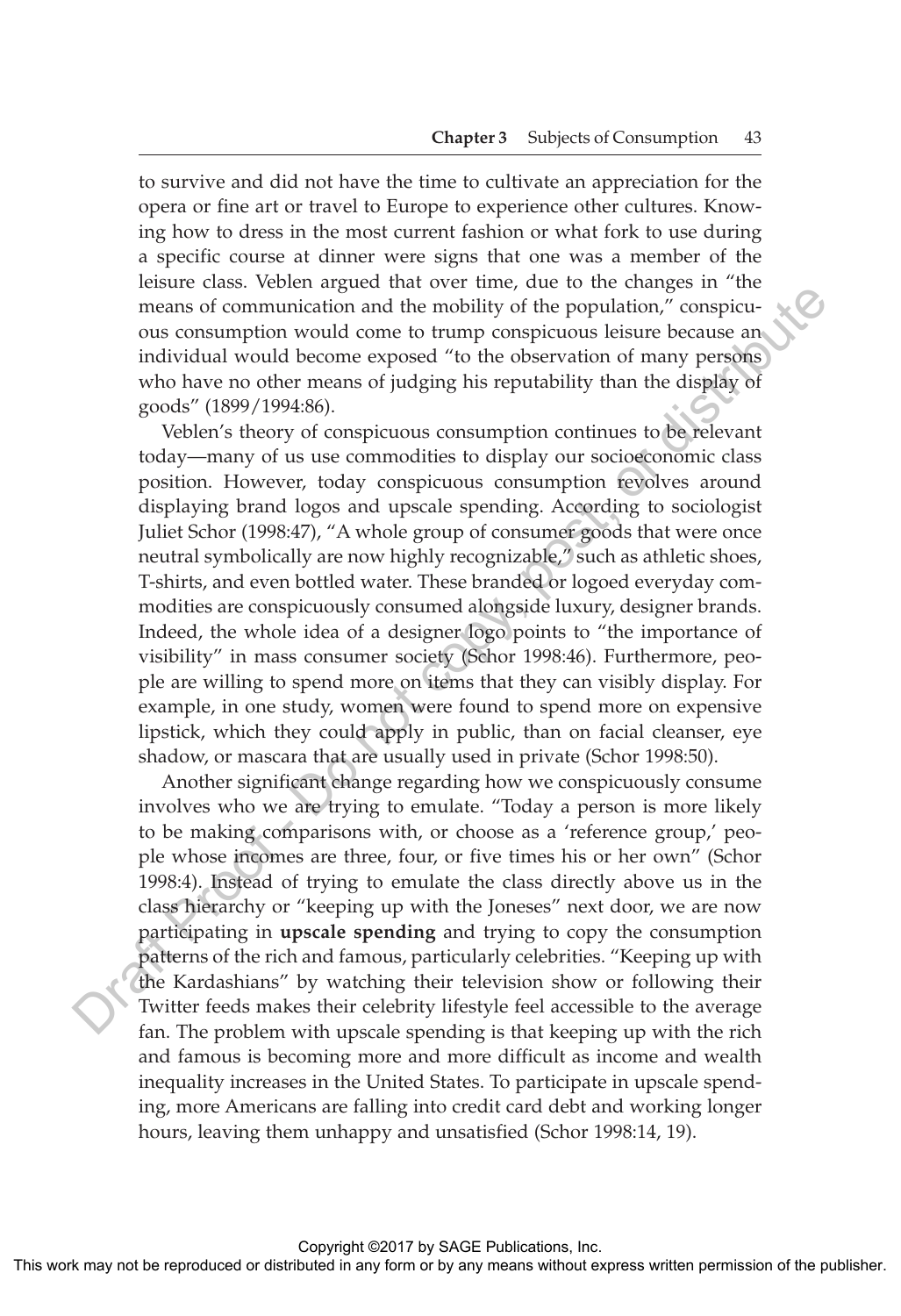### Bourdieu: Taste, Habitus, and Cultural Capital

Although Veblen argued that conspicuous consumption would become more popular than conspicuous leisure as a means to display one's wealth, leisure has not completely disappeared as a device that distinguishes the elite from the masses. Given that U.S. workers fail to take around 429 million paid vacation days per year, those who do take time off of work continue to distinguish themselves as members of the elite (Fisher 2015). On one hand, consumers can display their wealth by taking lengthy vacations to expensive destinations, demonstrating that they have enough money to either take time off of work or do not have to work at all. On the other hand, "cultivation of the aesthetic faculty" still "requires time and application" (Veblen 1899/1994:74). A certain amount of "leisure" is necessary to learn manners and etiquette, as well as develop an appreciation for classical music, expressionist art, and caviar.

French sociologist Pierre Bourdieu investigated the relationship between class and taste in his work *Distinction: A Social Critique of the Judgment of Taste* (1984) and found that although economic capital is strongly correlated with taste, it does not determine it. Cultural capital also plays a role. **Cultural capital** is "*widely shared, high status cultural signals (attitudes, preferences, formal knowledge, behaviors, goods and credentials used for social and cultural exclusion)*" and is "used by dominant groups to mark cultural distance and proximity, monopolize privilege, and exclude and recruit new occupants of high status positions" (Lamont and Lareau 1988:156, 158). Cultural capital is shaped by what Bourdieu calls **habitus,** our mental dispositions or "schemes of perception" (1984:2), that we acquire through socialization, most generally through the institutions of the family and education. The elite attend the same schools, live in the same neighborhoods, and often marry each other, acting as gatekeepers as to who will be allowed access. While it is possible for a person not born into the elite to gain access to their privileged world, it can be difficult for this person to fit in if he or she does not possess enough cultural capital. For example, in the popular movie *Pretty Woman* (1990), the prostitute character played by Julia Roberts tries to buy new clothes on Rodeo Drive and is laughed out of the store because she is dressed indecently. Even though she has enough money to purchase these new, expensive clothes, she does not look like she belongs in the store. Thus, a person cannot buy his or her way into the elite—economic capital is not enough to confer membership. Throughout the movie, her character is continually the clier from the masses Given that U.S. workes foil to take anomal system or distributed or distributed in a distributed in any term or distributed in any means of the elitre (FightY) variables to any means we are the p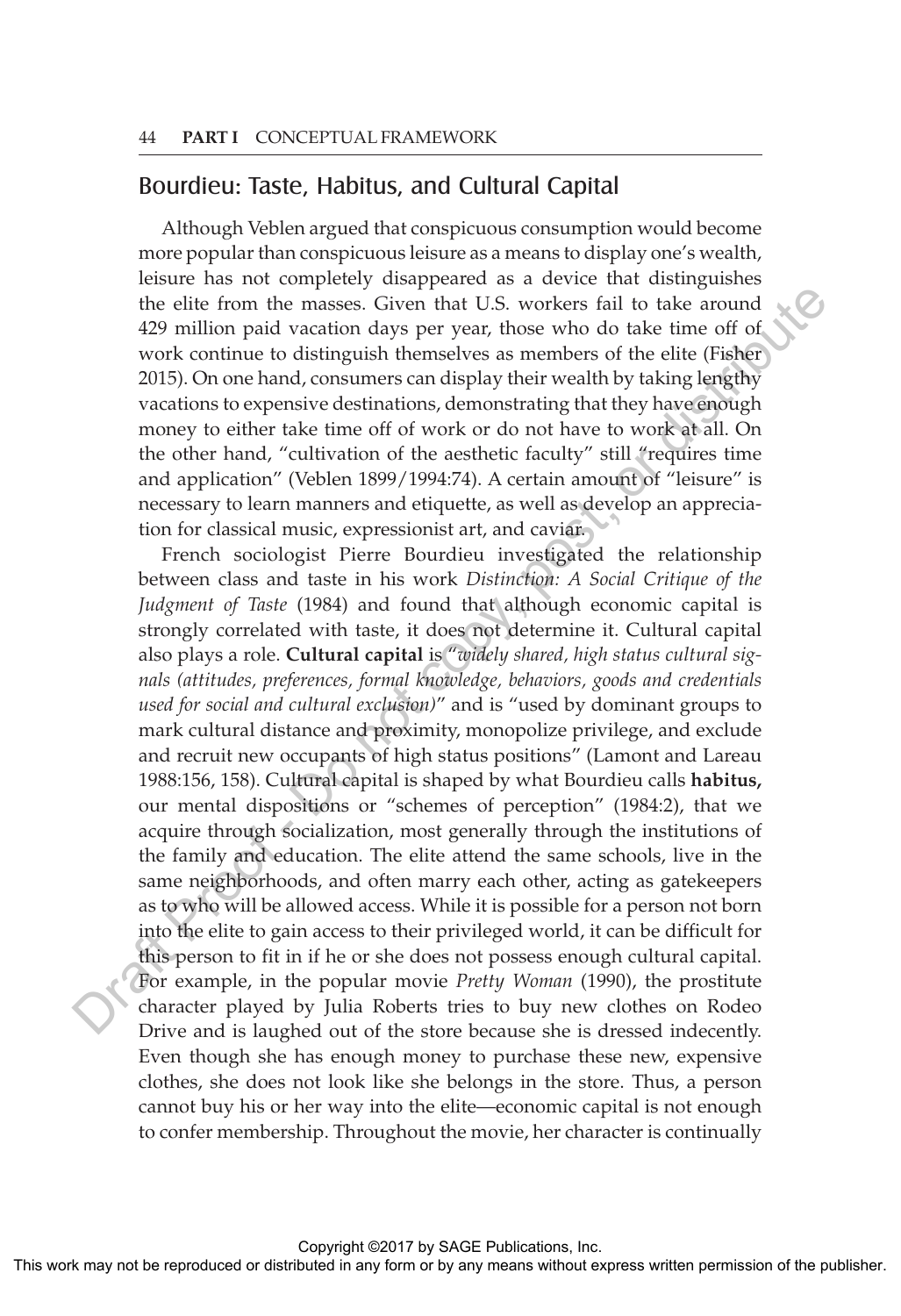coached on the proper manners and etiquette to fit into the world of her high-status "john." However, she often experiences what Bourdieu refers to as hysteresis when she self-consciously reflects how she does not easily fit into the upper class; what takes her concentration and patience to perform comes naturally to the elite (Bourdieu 1984:209).

In practice, we are not always aware that our habitus is shaping our taste, creating predictable consumption patterns, and reproducing class distinctions unless we experience hysteresis or are consciously trying to increase our cultural capital, such as a Midwestern working-class student attending an Ivy League university. We just "like what we like" and "act how we act" without spending a lot of time contemplating why this is the case. But, even though the preference for French wine over soda pop with a meal seems harmless, it could in fact account for why someone receives a job offer or is asked out on a second date. According to Bourdieu, taste is "one of the most vital stakes in the struggles fought in the field of the dominant class and the field of cultural production" (1984:11) and contributes to creating and reproducing structural class inequality. Indeed, taste, habitus, and cultural capital can affect our life chances. A child raised in a family that reads books, engages in conversation using a large vocabulary, and encourages artistic and musical creativity will be better prepared for and more likely to succeed in school than a child raised in a family that does not—and success in school translates not only to higher cultural capital but higher economic capital as well. This creates a privileged position for the next generation, who will be raised with high cultural and economic capital and use these "nonmerit resources" to reproduce class distinctions (McNamee and Miller 2009:79). Chapter 7 discusses the relationship between economic and cultural capital and higher education in the United States in more detail. Fin protice, we are not always aware that our habitus is shaping out<br>the reatring predictable comuniprion parterns, and reproducing class<br>distributions under the publishers are considered in any form or by any two means w

While Bourdieu examined taste in French society during the 1960s and 1970s, more recent research on taste in the United States has found that over time, elite or highbrow taste has changed from "snobbish exclusion" to "omnivorous appropriation" (Peterson and Kern 1996:900). Some reasons for this change include greater geographic migration and social class mobility, exposure to mass media, an increase in tolerance, and a devaluation of the arts as "markers of exclusion" (Peterson and Kern 1996:905). **Omnivore taste** is characterized as eclectic and diverse, embracing both high- and lowbrow culture. Today's elite listen to both classical and country music, as well as attend art gallery openings and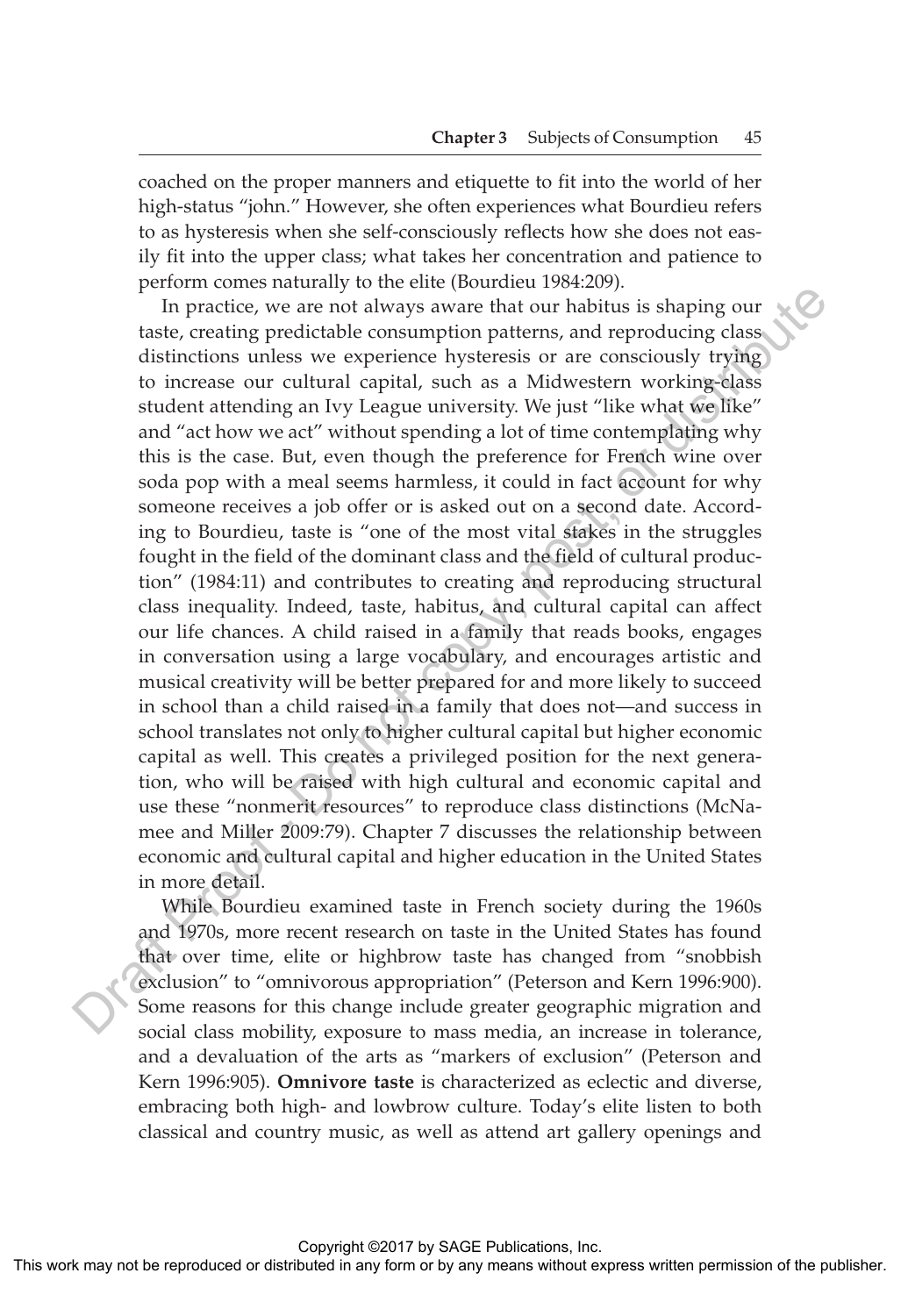professional football games. In contrast, today's lower classes have "singular" or "limited" tastes" (Khan 2012). This can be observed in food preferences, which are elaborated upon in Chapter 5. A British study found that a variety of ethnic cuisines were consumed by those with high-status occupations to display "specialized knowledge with a cosmopolitan orientation" (Warde, Martens, and Olsen 1999:123). Knowing how to appreciate different ingredients and spices, pronounce certain ethnic dishes, or eat with chopsticks have become signs of class distinction associated with being cultured and sophisticated. Meanwhile in the United States, lower classes are rebelling against yuppie food trends and government dietary guidelines to eat more fruits and vegetables by consuming Wonder white bread and Spam canned meat (Bobrow-Strain 2013:163).

#### The Birmingham School: Bricolage and Resistance

One could argue that a certain amount of "leisure" is not just necessary to acquire high cultural capital but any kind of cultural capital, including what is considered lowbrow, countercultural, or subcultural. It is possible for individuals to create their own style or fashion, not just emulate the class above them, engage in upscale spending, or conform to the taste of the dominant classes. Scholars at the Centre for Contemporary Cultural Studies (1964) at Birmingham University in England—often referred to as the Birmingham school focused on how working-class, youth subcultures, such as the mods, teddy boys, skinheads, and punks, created distinctive styles as a means of resistance to the dominant culture's norms and values (Hall and Jefferson 1975; Hebdige 1979; McRobbie 1991; Willis 1978). According to Dick Hebdige, style is a form of **bricolage** or "structured improvisation" and is "basically the way in which commodities are *used* in subculture which mark the subculture off from more orthodox cultural formations" (1979:103–4; de Certeau 1984). For example, punks used safety pins as jewelry and skinheads appropriated Dr. Marten boots as part of their "uniform." By subverting the intended use of mass-produced commodities, youth subcultures also transformed their meanings, engaging in "semiotic guerilla warfare" with the dominant culture (Hebdige 1979:105). In this process, youth subcultures demonstrated that they could be creative agents, not passive or manipulated dupes. Accorage controllation or (Ward). Marfens, and Olson, 1999-123)<br>
Krowing how to apprechabilited with the reproduced and sophistical Afferican and policies, promoting the<br>stributed in any form or distributed in any form or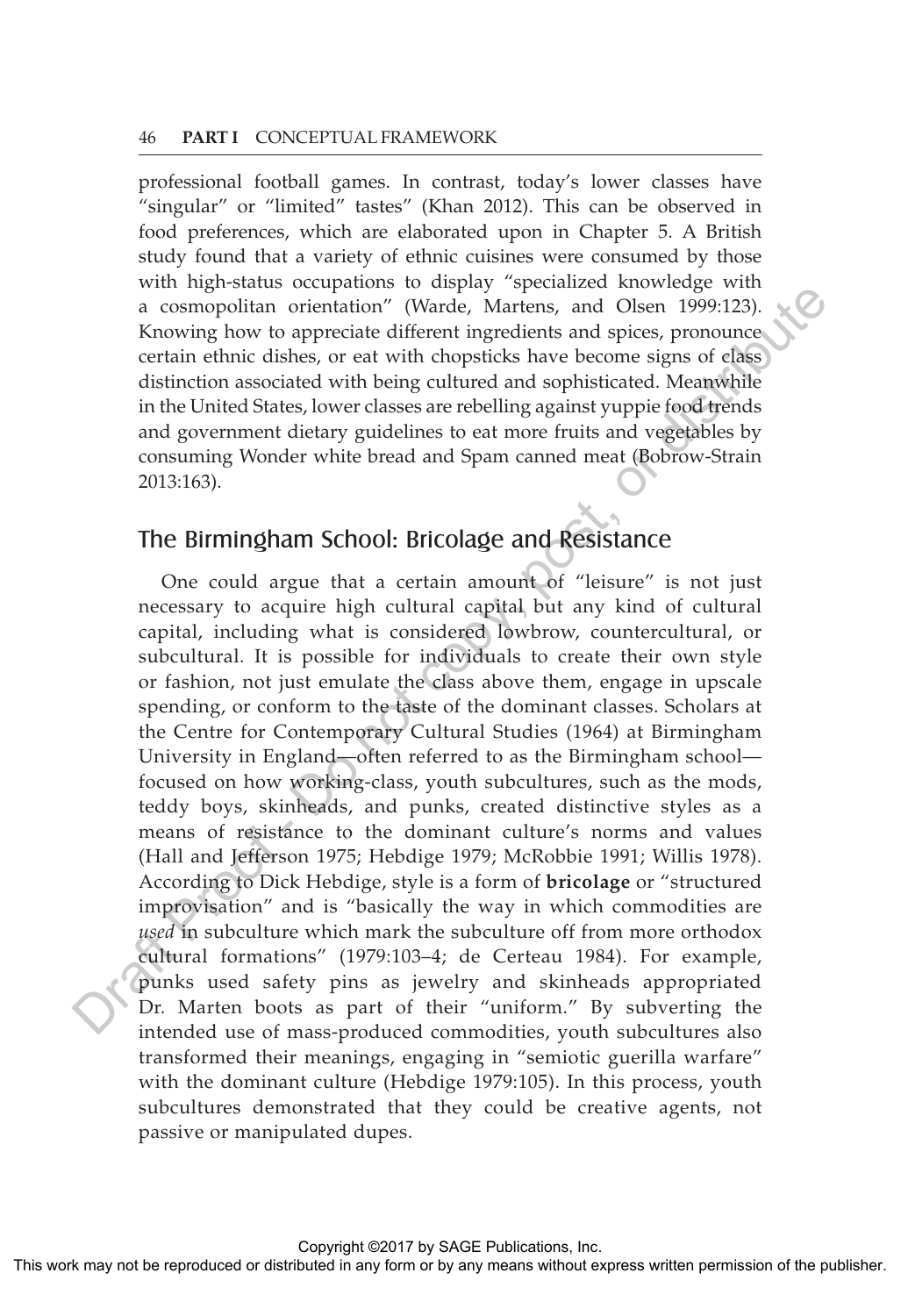The fact that groups outside of the elite can instigate their own styles and fashions challenges the cultural hegemony or power of the elite, indicating that they do not have absolute control to make others conform to their norms and values (Clarke et al. 1975:11–12). Furthermore, the fact that these nonelite styles and fashions are occasionally emulated by the elite challenges the trickle-down model of conspicuous consumption. Styles and fashions can **trickle up** from social or class locations below the elite. From Levi Blue Jeans to Converse One Stars, styles from the working class and from youth subcultures have trickled up the class hierarchy. Today, some multinational corporations like Reebok even hire people to go out on the streets and **coolhunt,** discovering what is cool by observing what certain youths are wearing. These street styles are then incorporated into new designs and sold back to both the elite and the masses. Using coolhunters accelerates the trickle-up process. New styles are introduced by companies every few months instead of every few years because "the act of discovering what's cool is what causes cool to move on" (Gladwell 1997).

The trickle-up and coolhunt movement of style and fashion suggests that class differentiation is not the sole motivation for conspicuous consumption. While class remains one variable that explains why individuals consume, it is not the sole determinant. Sociologist Herbert Blumer argued that instead of class differentiation, consumption, particularly fashion, was driven by **collective selection,** or a shared, societal mood or attitude. Collective selection suggests that the elite do not so much create fashion but follow it like everyone else; thus, fashion does not so much trickle down as disseminate horizontally from a variety of groups. According to Blumer, "*The fashion mechanism appears not in response to a need of class differentiation and class emulation but in response to be in fashion . . . to express new tastes which are emerging in a changing world* (1969:281; Davis 1992). Today, cool may be replacing class as "the central determinant of social prestige" (Heath and Potter 2004:200) and may be what is informing the collective mood of mass consumer society. the cluic challenges the risk-le-down model of conspicuous consumption<br>
Sples may not the reproduced or these location between the states with the difference of the risk-le-down model or distributed in the difference or d

Just as the elite were forced to create new styles to differentiate themselves from the classes below it in Veblen's trickle-down theory, cool people must create new styles to differentiate themselves once companies have co-opted them. According to Hebdige (1979:94), when subcultural signs, like dress or music, are converted into massproduced objects, a process of **recuperation** takes place. For example,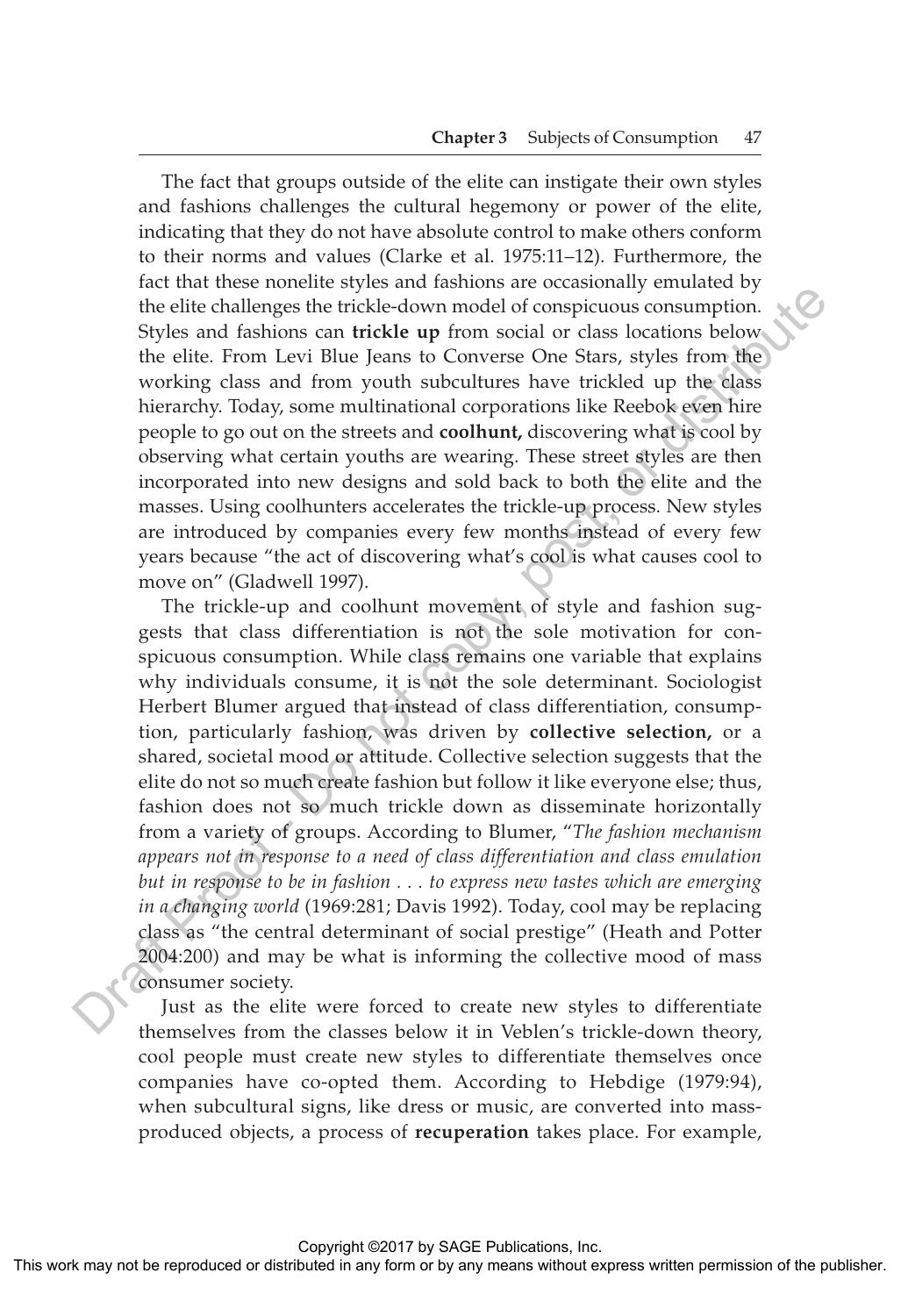when punks use safety pins as earrings, a company can recuperate or reclaim the safety pin by intentionally producing and marketing them as earrings. Often businesses will practice **co-optation,** copying styles from subcultures or countercultures, subverting their rebellious meanings, and making them palatable for mass society. Co-optation is a way of "neutralizing" countercultural dissent or resistance to mass consumer society, demonstrating that capitalism is quite capable of tolerating subversion, particularly if it can be commoditized (Heath and Potter 2004:34–35). Perhaps, as Thomas Frank argues in his book *The Conquest of Cool* (1997), commerce and countercultures are not so much enemies but allies in a battle against conformity. However hard countercultures try to oppose mass consumer culture and conformity, they seem doomed to participate in a game that they cannot win. Corporations recuperate and co-opt their styles, forcing subcultures to create new styles, which will then be recuperated and co-opted. Therefore, these subcultures are inevitably providing fuel for the engine of mass consumer society, which they oppose. As Dick Hebdige (1979:96) states, "Youth cultural styles may begin by issuing symbolic challenges, but they must inevitably end by establishing new sets of conventions." Thus, the question arises as to how much agency consumers really possess when it comes to resisting mass consumer society. Does bricolage or subverting the intended meanings and uses of consumer goods constitute rebellion if it does not change the dynamics of mass consumer society? Example of the reproduced or distribution in a quite consistent or the publisher soften any of the compact of the any form or by any means and the publisher and the publisher. This we have a more firmly any means the publ

# **Passive Dupes?**

# The Frankfurt School and the Culture Industry

The argument that mass consumer society has the power to absorb and commoditize rebellion, revolt, dissent, and subversion can be traced back to the scholars of the Frankfurt School for Social Research (1923), including Theodor Adorno, Walter Benjamin, Max Horkheimer, and Herbert Marcuse. The Frankfurt school developed what is known as **critical theory,** which questions whether scientific rationality and technology represents progress and liberation or stultification and repression. They situate culture, not the economy, as the primary source of social control in mass consumer society, claiming that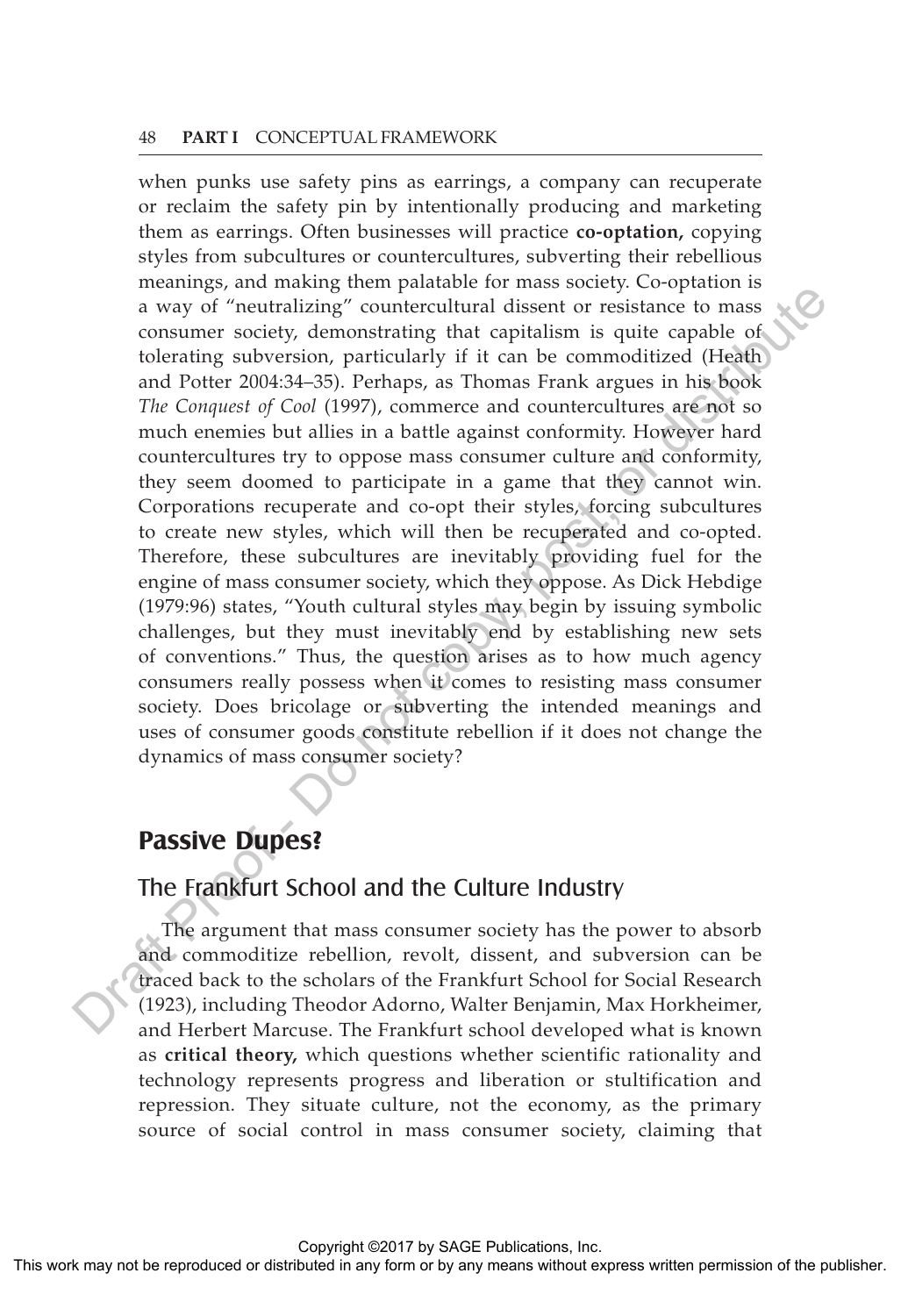cultural control is more invisible as it alters our consciousness and makes us passive, uncritical consumers (Ritzer 2009). The **culture industry,** including advertisers, marketers, and television, movie, and music producers and entertainers, creates **false needs** for consumer goods that we neither want nor need, yet we purchase anyway, which results in our own repression (Horkheimer and Adorno 1993; Marcuse 1964:4–5). However, we do not comprehend that we are repressed because the culture industry manipulates us into thinking that buying another frivolous pair of designer shoes or watching three hours of professional football every Sunday fulfills our true needs and desires. The culture industry has created a society where "people recognize themselves in their commodities; they find their soul in their automobile, hi-fi set, split-level home, kitchen equipment" and have anchored social control in "the new needs which it has produced" (Marcuse 1964:9).

According to Marcuse, pursuing false needs over true needs has resulted in the loss of critical thinking capabilities in mass consumer society, creating what he calls **one-dimensionality** (1964:10–11). Individuals can no longer think for themselves or oppose what the culture industry tells them to do because they have lost the ability to reason. If Apple tells us we need the newest version of its iPhone to be smarter, we stand in line outside one of its retail stores overnight to be the first customer who can buy it without thinking about how much this corporation and its technology are controlling our lives.

The Frankfurt school was concerned with not only how the culture industry indoctrinates consumers but also how it creates a standardized and homogeneous society. In particular, they were dismayed by how the culture industry "forces together the sphere of high and low art," which resulted in the dominance of popular or mass culture (Adorno 1991:85). Horkheimer and Adorno (1993:133, 125) call popular television shows and movies "rubbish," based on predictable, "ready-made clichés" that could "be slotted in anywhere." Mass culture requires little creativity to produce and little imagination to consume. Indeed, part of the attraction of mass culture is that it provides an escape from thinking about the real world, much less changing it. According to Horkheimer and Adorno (1993:144), "The liberation which amusement promises is freedom from thought." They thought that high art was desecrated when it became commoditized or democratized. The fact that most individuals, regardless of class Solidar consister in our composition. The publishering and Advantation in the represent beheavel, we distribute in the more permission of the publisher and the component of the publisher and the publisher any means beheav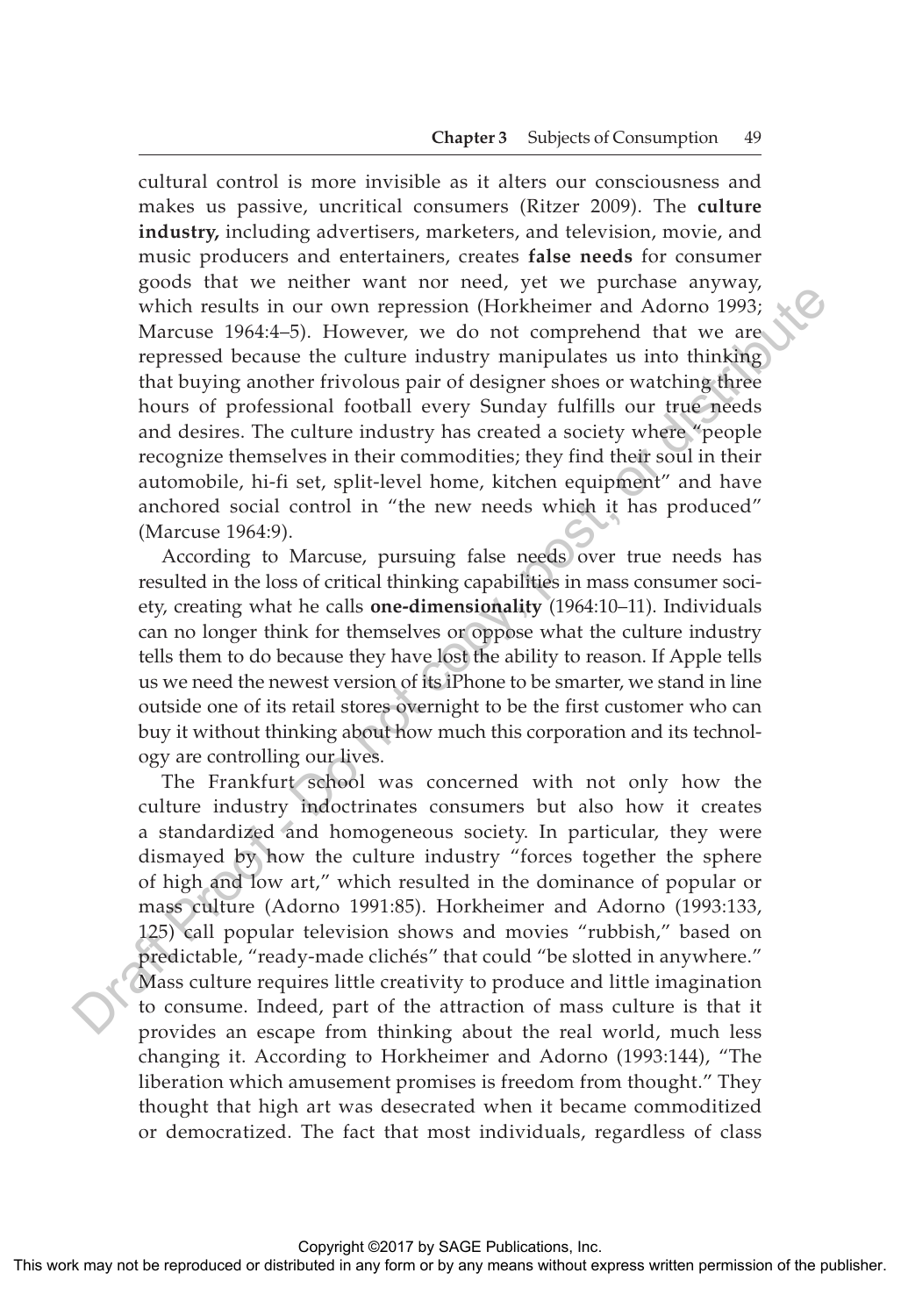or education level, can listen to an opera or visit an art museum does not necessarily mean that they can appreciate or understand high art. Democratization has not elevated art but turned it into a commodity to be consumed by the masses. Thus, art no longer captures the abstract ideals of beauty or truth but is just another amusement produced by the culture industry to keep us pacified and entertained. Fordist production techniques of standardization further debase the true purpose of art. Walter Benjamin thought that the ability of some technologies, like film and photography, to mass reproduce art led to its disenchantment. Mass reproduction resulted, he argued, in the loss of "the aura of the work of art," robbing it of its authenticity (1969:221, quoted in Shull 2005:62).

Just as capitalist mass production alienates workers, capitalist mass consumption alienates consumers. Marcuse contended "Free choice among a wide variety of goods and services does not signify freedom if these goods and services sustain social controls over a life of toil and fear—that is, if they sustain alienation" (1964:7–8). Adorno (1991:85) agrees, claiming that "the customer is not king, as the culture industry would have us believe, not its subject but its object." As an object, the consumer is classified, organized, and labeled and "something is produced for all so that none may escape" (Horkheimer and Adorno 1993:123). Take, for example, one dominant actor in the culture industry, advertisers. They spend over \$200 billion every year in the United States (Klein 1999:11) in an attempt to convince consumers that they have the freedom of choice, such as having a Burger King hamburger "Your Way" or that they have the power of sovereignty if they drive a Ford because "Everything We Do Is Driven by You." The false freedom and power that advertisers and the culture industry in general promote turn consumers into "helpless victims to what is offered [to] them" (Horkheimer and Adorno 1993:123); however, consumers suffer from false consciousness because they do not understand that they are victims. They think that the choice between one hundred different types of cereal in a grocery store is true freedom and do not contemplate the fact that they really are not free *not* to choose or that the one hundred different types of cereal are produced by a small handful of corporations. In sum, the Frankfurt school would agree that "our increasingly market-saturated life spaces make us dumber, lazier, fatter, more selfish, less-skilled, more adolescent, less politically potent, more wasteful, and less happy than we should be" (Dawson 2005:2). For that the rest may not be reproduced to the rest may be reproduced to the reproduced or distribution of the rest may propose or distribution the may propose to the fit with the function of the propose or distributed in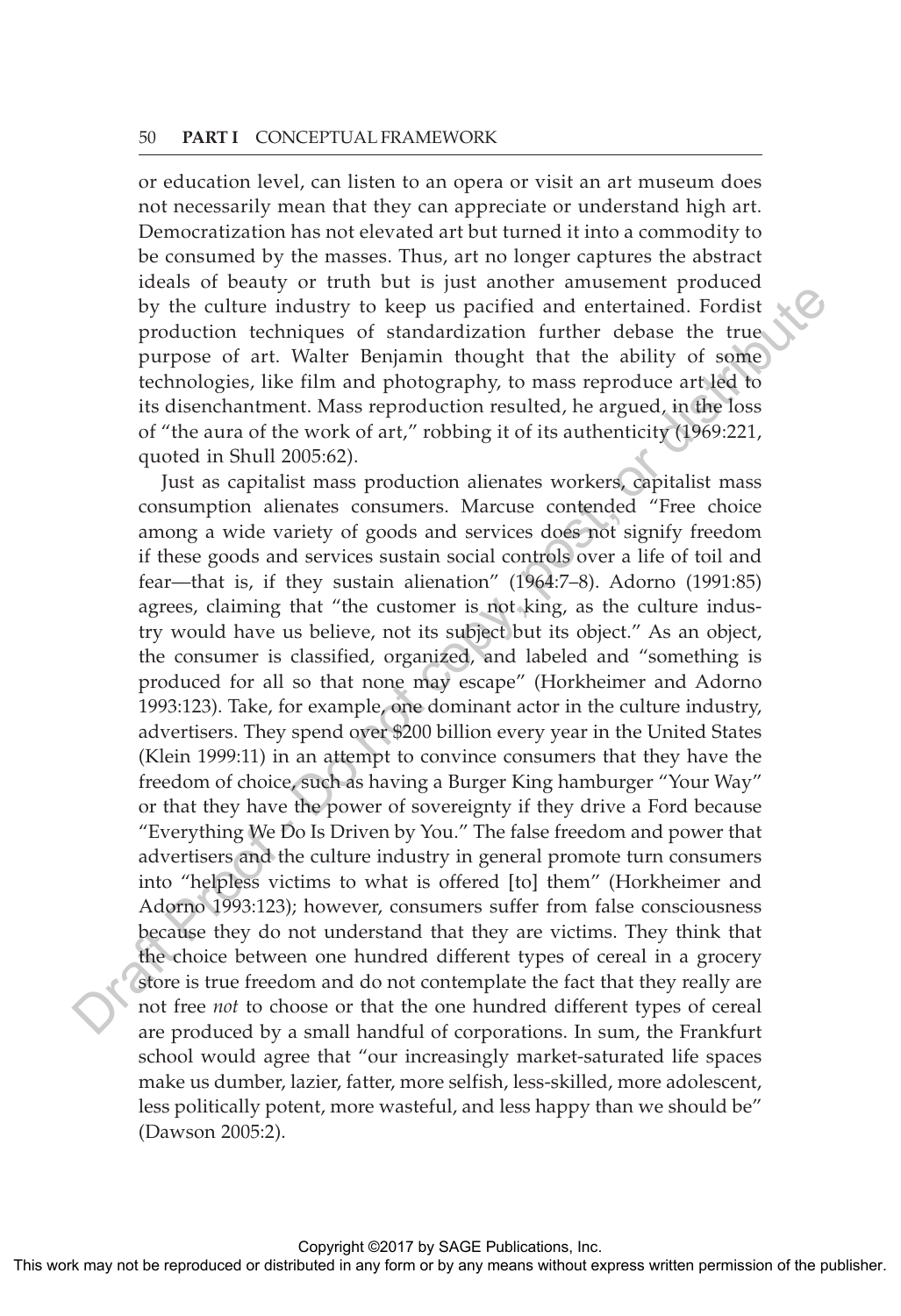#### Children as Consumers

One consumer demographic that is particularly vulnerable to the manipulative powers of the culture industry is children. Historically, children were not constructed as consumers until the 1930s, when manufacturers, advertisers, and merchandisers started to view them as a primary market. Consumer goods, like clothing, began to be created according to the preferences of children, instead of their parents, and some stores reconfigured their sales floors to be more childfriendly (Cook 2004:2–3). Today, children are completely entrenched in consumer culture. Retail stores like Gap Kids and Toys-R-Us, cable channels like Nickelodeon and the Disney Channel, and food items like Fruit Roll-ups and McDonald's Happy Meals, have all been created to take advantage of this prized segment of the marketplace. While many children may not have much money of their own, most possess the power to influence the purchasing power of their households—even if this power entails simply nagging their parents. The reproduced or the reproduced or the reproduced or distributed in any form or be equivalent any any means when  $\alpha$  and the publisher or by any means when the publisher. This develops to the constraint of the publisher

The development of children into consumers can be understood as empowering because it provides a way for them to be recognized as having individual identities and perhaps even autonomy in terms of making decisions in the marketplace. But, turning children into consumers can also be considered exploitative, socializing them early into a culture that emphasizes that the acquisition of material goods is a means to happiness and a symbol of success. Further exploitative practices include marketing unhealthy foods, like surgary cereals and soft drinks, to children; forcing them to watch commercials in public schools during Channel One broadcasts; exposing them to violence in popular video games; and fabricating unrealistic body images in dolls (Cook 2004; Buckingham 2011; Schor 2004).

But, do children always strictly follow the ways that the culture industry dictates to them regarding how they should play with their toys, eat their food, or wear their clothes? In her ethnography of how black, mostly lowincome children confront consumer culture, Elizabeth Chin (2001) found that some children do not passively adhere to meanings imposed on consumer goods by advertisers. For example, several girls in her study who played with a white Barbie doll braided her long, blonde hair to imitate their own hairstyles. They also actively critiqued how she was a stereotype of dominant white society, instead of being overweight, pregnant, or the victim of abuse, which corresponded to images and experiences in their own community.

(*Continued*)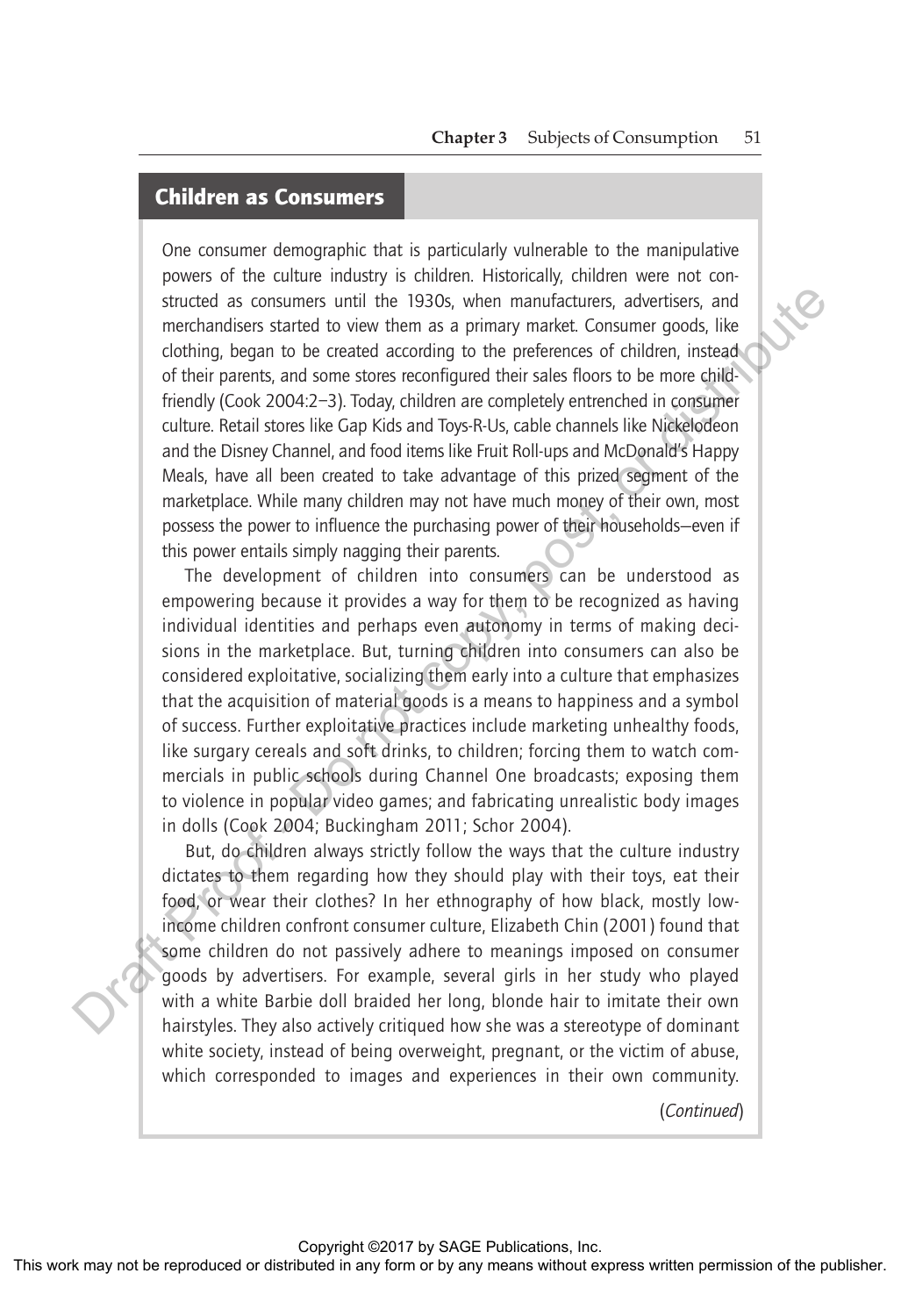#### (Continued)

In addition, children do not necessarily act in greedy or selfish ways in their role as consumers. When children in her study were given money to spend, many purchased practical goods that they needed, shared goods that they purchased with their siblings and friends, and bought things not just for themselves but also gifts for their caregivers.

#### **Questions**

- 1. Do you think that advertising that targets children should be banned? Why or why not? If it is, how do you think this might change the future of consumer culture?
- 2. Many cable, satellite, and streaming channels provide programming for children, such as ABC Family, the Disney Channel, and Nickelodeon. Watch a program on one of these channels and write down your observations on how they construct children as consumers.
- 3. Defend this statement: Children are not necessarily passive victims of consumer culture but possess some agency. Provide a specific example to support your defense.

Frankfurt school theorists have been criticized for being too elitist in their judgment of popular or mass culture and giving too much power to the culture industry and too little power to the consumer. While the culture industry possesses a large amount of control over production and consumption, it does not, as the Birmingham school demonstrates, have absolute control. Furthermore, the Frankfurt school neglects what consumers "make of what they 'absorb,' receive, and pay for" (de Certeau 1984:31). An individual may watch hours of television, but "it remains to be asked what the consumer *makes* of these images" (de Certeau 1984:31). Are we just watching television passively, or are we interacting with it by yelling at the screen when a referee makes what we think is a bad call? Are we watching television alone or with our family? Are we unconsciously tempted by the fast food shown on an ad, or are we actively making fun of the manipulative tactics used in these ads? Are we even watching television at all—or is it on in the background as we eat dinner or do our homework? Finally, the Frankfurt school did not anticipate how consumers could become active participants in The publisherial space of the representation of the representation of the publisherial space of the publisherial or distributed in any means when the publisherial or distributed in a publisherial or distributed in a publi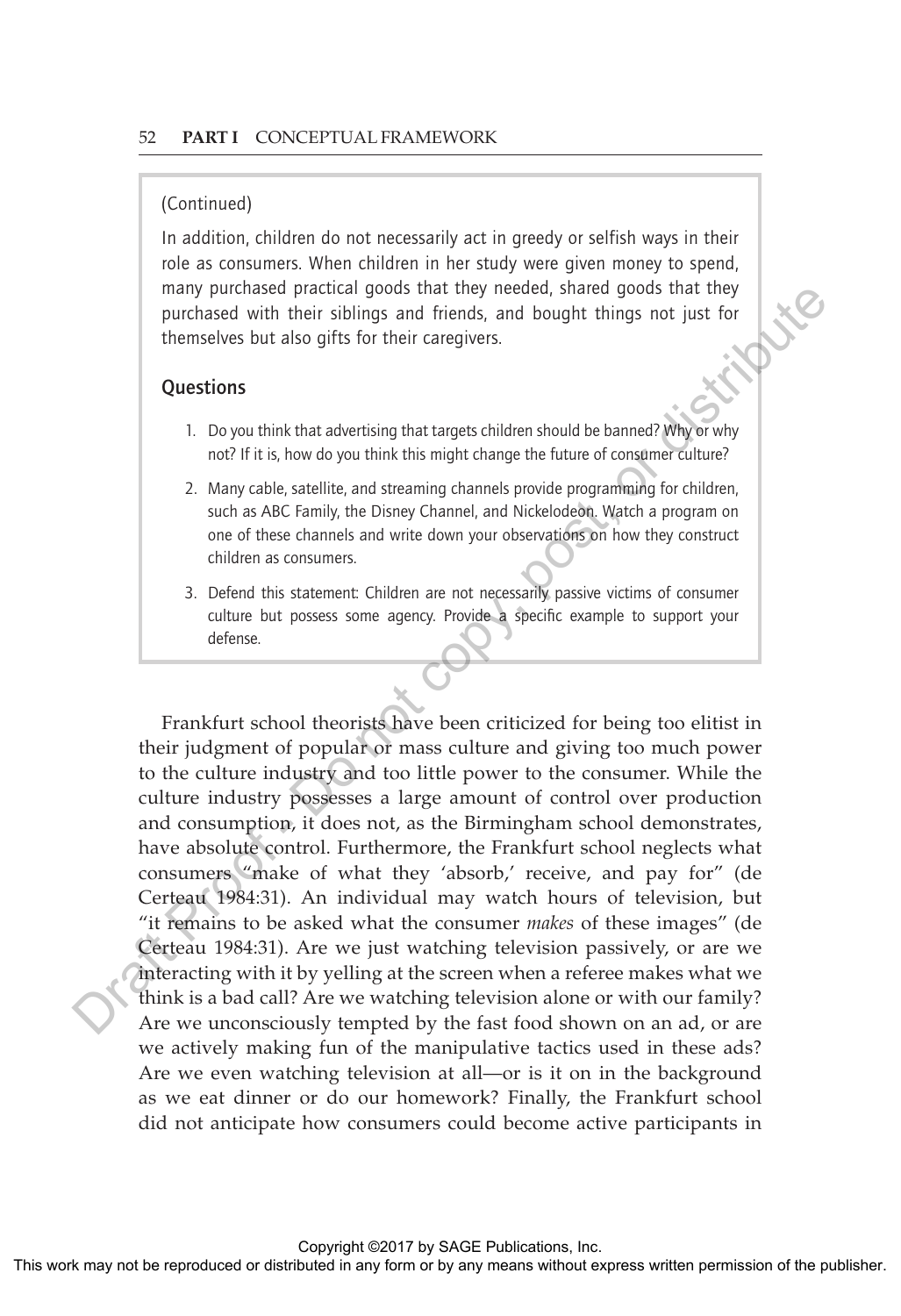the production of culture. With the advent of the digital economy, the number of individuals involved in creative work is growing (Johnson 2015). People can now more easily self-publish their own books, direct their own music videos, and sell their own handmade jewelry using new digital platforms like YouTube and Etsy. While these activities may not challenge the hegemony of the culture industry at large, they do highlight how individuals can be active producers instead of passive victims in a mass consumer society.

# **Utility or Hedonism?**

Some theorists frame their understandings about why we consume through the lens of utility and hedonism, as well as debate whether or not consumers are rational decision makers or hedonistic pleasure seekers. Are consumers motivated to consume to maximize their utility or to fulfill their fantasies? Do we carefully calculate each purchase to ensure that we obtain the greatest quantity of goods for the lowest prices, or do we lavishly indulge our desires when we consume? Either way, theorists who stress either utility or hedonism challenge the "class-based status-driven models" of consumption proposed by Veblen, Bourdieu, the Birmingham school, and the Frankfurt school (Schor 2007:19). Instead of trying to display socioeconomic class positions with conspicuous consumption or reproduce class distinctions with cultural capital, consumers are viewed as seeking to exercise their individual preferences or express their individuality. Furthermore, unlike the Frankfurt school, both the utility and hedonism approaches view consumers as agents, not dupes—even if we might act irrationally, we still possess autonomy. Challenge the hegemony of the culture industry at large, they do high-<br>light how individuals can be earthe producers instead of passive victims<br>in an ansas consumer society.<br>In an ansas consumer society,<br> $\blacksquare$ <br>
This work

# Sovereignty and Choice

The idea that consumers are rational decision makers seeking to maximize their **utility,** or preferences, is a standard assumption in classical economic thought. Liberal economic theorists argue that preference formation is determined by prices and income (Pietrykowski 2009:3) and "refrain from making any judgments about the substantive needs and desires of individuals" (Slater 1997:46). Indeed, the consumption of utility "allows no distinction between good and bad, essential and nonessential, needs and wants" (Slater 1997:49); thus, utility has nothing to say about the "substantive content of [a consumer's] preferences" (Knox 2005:384).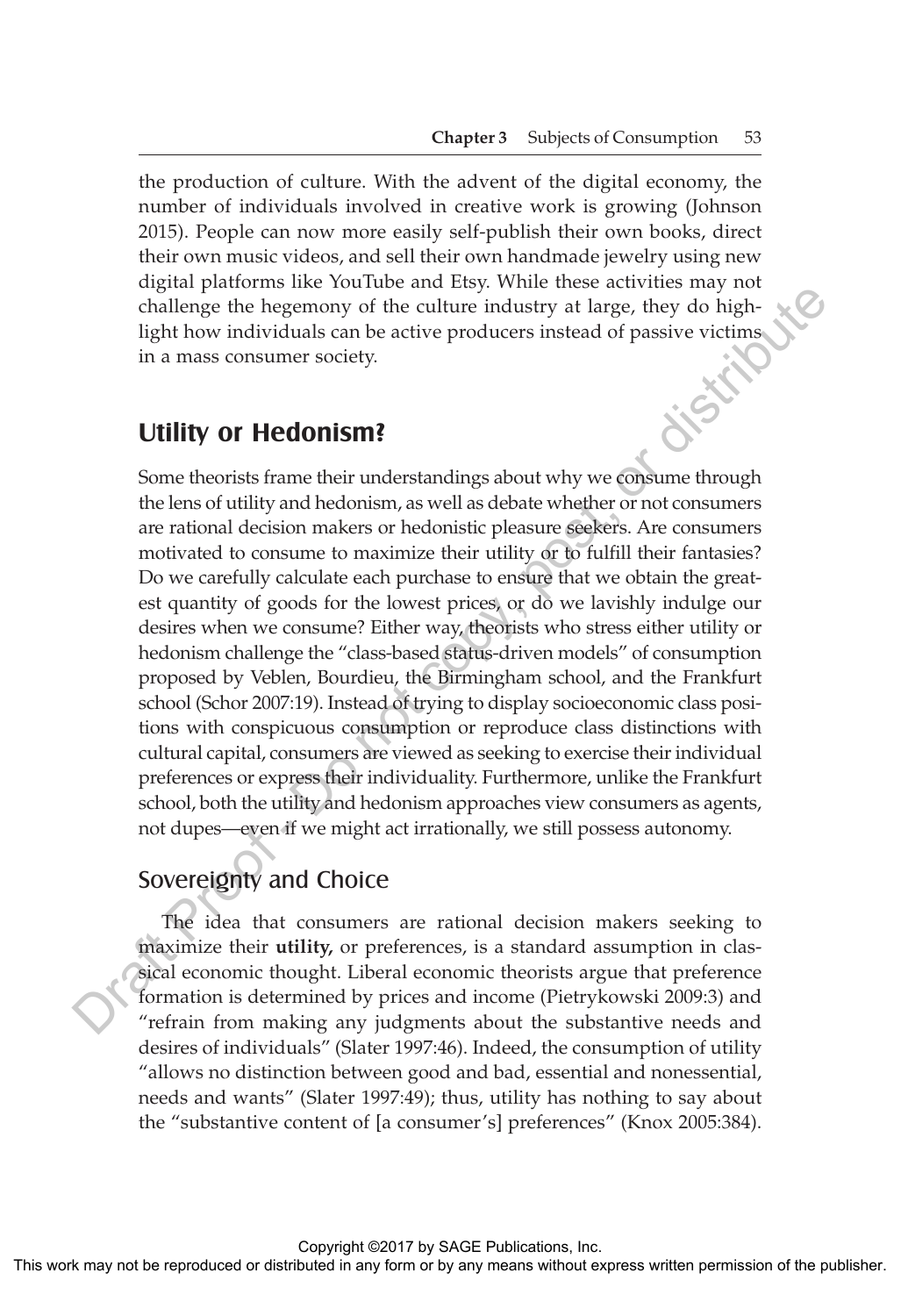Utility as a motivation for consumer behavior depends on **consumer sovereignty,** or "the notion that consumers are the best judges of their own welfare and that their economic choices are effective in advancing their self-interests" (Redmond 2000:177). At the heart of consumer sovereignty is the concept of choice, particularly the notions that choice is free, that it increases economic growth and efficiency, and that it is better to live in a society that values choice than one that does not (Gabriel and Lang 2006:26). Interestingly, the concept of consumer sovereignty has been used throughout the years to try to equate economic markets with democracy. Just as citizens have the right to vote for their choice of political candidate, consumers can exercise their "right to choose" by voting with their wallets and pocketbooks for or against certain products (Schwartzkopf 2011:110). If consumers have this kind of power, then it means that they can effectively control production; products that do not sell will not make a profit for the producer and subsequently will cease to be manufactured (Knox 2005). Chapter 8 explores the political potential of consumer activism, including the different tactics that consumers can use to try to achieve social change.

The agency and power of consumers from the perspective of consumer sovereignty is clearly at odds with the passive victims portrayed by the Frankfurt school. The economist Gary Becker argues that instead of manipulating consumers, "advertising conveys information to consumers" and that they "receive a greater perceived input in terms of utility from advertised goods than from others" (Redmond 2000:181). But, others question whether the choice emphasized by liberal economists is really free if consumers lack basic information about the goods they purchase and the choice between similar items is "only choice in a marginal sense." The ideology of choice can also be used to deceive consumers and remove responsibility from those who produce consumer goods and services (Gabriel and Lang 2006:26). For example, a corporation might produce and distribute an unhealthy product, like soda, or an ineffective product, like wrinkle cream. When consumers who drink soda become obese or consumers who use wrinkle cream continue to have wrinkles, the corporation can reply "but we didn't force you to purchase these items—it was your free choice, so we are not to be blamed for your weight gain or wrinkles." While government regulations can protect consumers from some defective and unsafe products, the belief in *caveat emptor* (buyer beware) makes it difficult to conceive of consumers as victims in societies where the ideology of consumer sovereignty is strong. Indeed, far from The interest may not be reproduced that it is be reproduced that the line or distributed by the content or distributed in a scale that distributed the rest of contents with the publisher that the publisher that distributed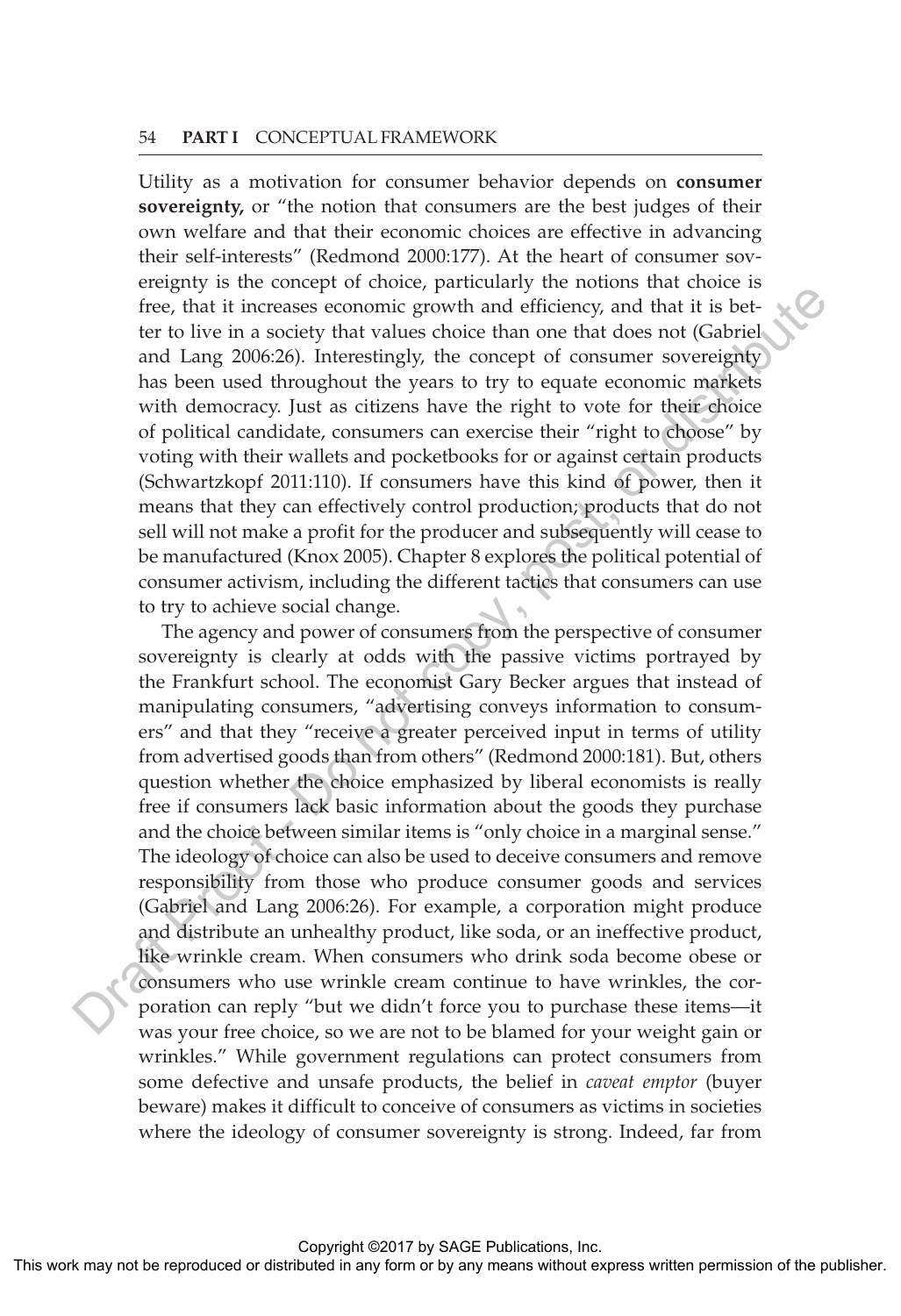challenging the logic of choice, many states have applied it to justify the privatization of government goods and service, like public utilities (Gabriel and Lang 2006:41). In the United States, the logic of choice is being used to try to validate the privatization of Social Security, rationalize vouchers for education, and create fear of establishing a government-run health care system. As governments embrace the logic of choice, they begin to view and treat their citizens more and more like consumers.

Others question if utility can really capture the dynamics of consumer behavior. Rational consumers have been described as "undersocialized" because it is assumed that they do not take social or cultural factors into account when they decide to purchase an item (Redmond 2000:185). It seems that the consumer has "achieved sovereignty at the cost of becoming an isolated rational individual whose tastes are given" (Winch 2006:32). Are consumers really just shopping to fulfill their individual preferences determined by price and income, or are they being influenced by their neighbors or celebrities or the culture industry? Some theorists wonder if consumer sovereignty is just an ideology promoted by corporations to make us feel empowered. Schor notes that it is interesting that the growing power of corporations in recent years "has been accompanied by an ideology that posits the reverse—that the consumer is king and the corporation is at his or her mercy" (2007:28). Others acknowledge that while consumers may be able to practice sovereignty in the marketplace, they do not necessarily exercise their freedom of choice to maximize their utility. Some consumers "vote" for social justice by purchasing fair trade coffee, which usually costs more than mass-produced coffee. Furthermore, focusing on consumer sovereignty, choice, and utility does not explain what consumers actually *do* with the goods that they purchase, so these motivations for consumer behavior end at the point of sale. bealth care system. As sovernments enthreated the laggle of choice, they begin to the ward that the the traitions more and note that enter the publisher. Rational constrained in the fully control of the publisher. The pot

Perhaps the most problematic aspect of how consumer sovereignty and choice is typically analyzed is its neglect of poor consumers, who because of their limited incomes and where they live do not have the freedom to always act rationally in the marketplace. If poor consumers are acknowledged at all, it is often to morally critique what they purchase, especially if they are using welfare funds on items not deemed necessities. Given that approximately 14.5% of all Americans are currently living below the poverty line and many more may be classified as living in relative poverty, poor consumers constitute a notable segment of the market, even if they might not have a large amount of discretionary income. Because of limited options, people who reside in low-income areas are forced to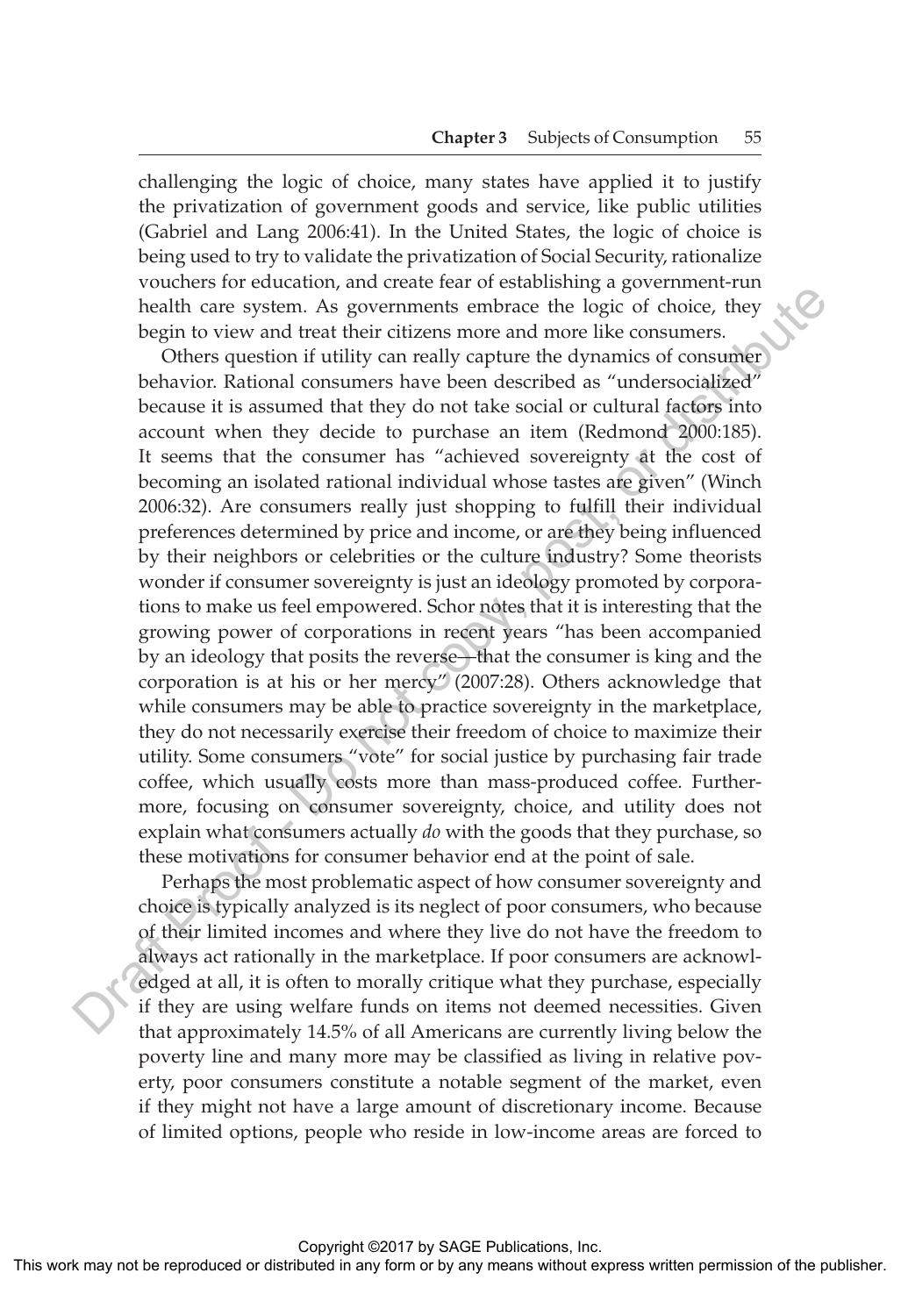pay on average 41% more for similar goods and services as those who live in more affluent areas (Hill 2002:214). According to Andreasen, poor consumers suffer from "sources of outrageous consumer exploitation," especially at the hands of questionable credit lenders (1975:26, quoted in Hill 2007:78). The lack of legitimate banks in their neighborhoods makes it difficult for poor consumers to obtain conventional loans, positioning them as targets for predatory lending practices that involve high interest rates and late fees. James Baldwin best described the difficulty of poor consumers to maximize their utility when he wrote that "anyone who has ever struggled with poverty knows how extremely expensive it is to be poor" (Sturdivant 1969:1, quoted in Hill 2002:214).

# Desire and Difference: Colin Campbell and Postmodernism

Instead of our individual preferences being determined by rational calculations, like price and income, some theorists suggest that consumers can—and should—have fun and "seek to reclaim pleasure, not least physical, sensuous pleasure, from sanctimonious moralizing and the grim heritage of the Protestant ethic which said 'Work! Work! Work!'" (Gabriel and Lang 2006:97). Rather than delaying our gratifications and saving money, we should celebrate the fact the mass consumer society provides us the means to satisfy our pleasures and needs instantaneously. In *The Romantic Ethic and the Spirit of Modern Consumerism* (1989:60), Colin Campbell argues that individuals are motivated to consume not because of status competition but because they want to fulfill their fantasies and daydreams. Campbell makes a distinction between pleasure and utility as motivations for consumer behavior, which typically have been equated in economic theory. He suggests that utility should be understood as the satisfaction of needs, while pleasure represents the satisfaction of desire and sensation. For example, The difficult of powercoscure to obtain conventional bones, positioning when as target for predatany the<br>dimension distributed in the difficult of place rest or the publisher in<br>the same form or busines with the difficult

Food and drink can provide pleasure via the senses without any being ingested, as is the case with the aroma of a steak or the bouquet of a wine, whilst the body's need for the nourishment may be met by a process of direct injection which bypasses the taste buds entirely. (Campbell 1989:61–62)

While the injection of nourishment may satisfy our utility or need for food, it does nothing to satisfy the pleasure associated with the desire of consuming food. Campbell makes a further distinction between **traditional**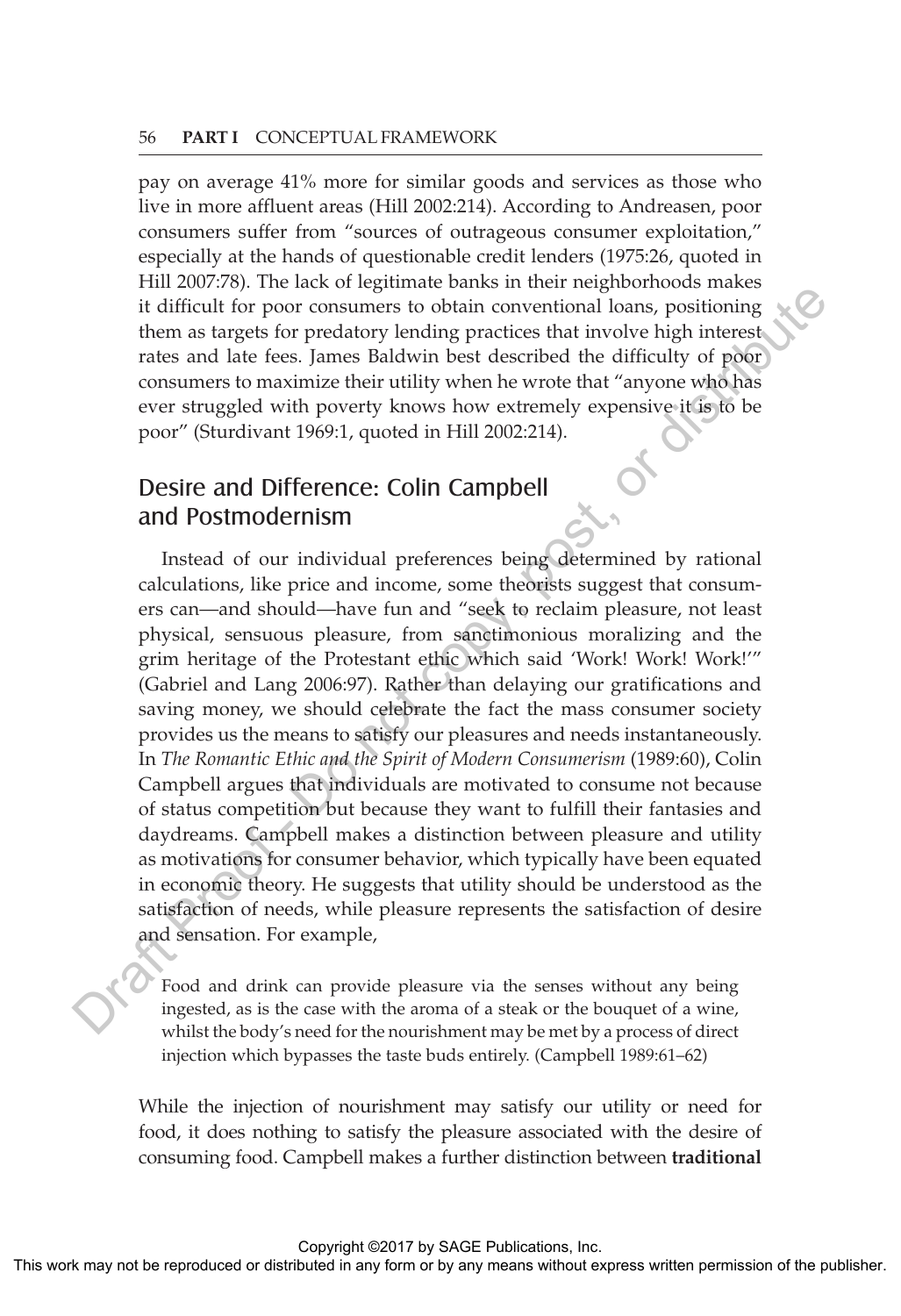**hedonism** that is based on physical pleasure and **modern self-illusory hedonism,** which is based on emotional experiences like daydreaming. According to Campbell, modern consumers long "to experience in reality those pleasures created in the imagination, a longing which results in the ceaseless consumption of novelty" (1989:205). This quest for novelty keeps the consumption cycle in motion because when consumers purchase goods to fulfill fantasies, they are inevitably disappointed, so they must construct new fantasies to fulfill and find new goods to purchase. The inevitable disappointment that occurs once we have purchased a new pair of shoes or worn them for a while does not seem to dampen our hedonistic desire to seek to experience pleasure for its own sake or fantasize about purchasing a new pair of shoes (Slater 1997:96).

While Campbell situates his study of consumption in eighteenthcentury England, other theorists have focused on the role that pleasure plays in contemporary society. In particular, postmodern theorists celebrate the "liberatory" aspects of consumption, including its "emancipatory potential" (Firat and Venkatesh 1995:239). A **postmodern world** is characterized by play and fragmentation with individuals who are free to experiment with a variety of identities and lifestyles. Above all else, the postmodern consumers want to fulfill their desire to express difference and "make lifestyle a life project" (Lyotard 1984; Featherstone 1991:86). Instead of wanting to keep up with the Joneses, postmodern consumers want to be different from them (Rutherford 1990:11, quoted in Gabriel and Lang 2006:37). According to Firat and Venkatesh (1995:253), in a postmodern world "the individual is freed from seeking or conforming to one sense or experience of being; the disenchantment from having to find consistent reason in every act, in every moment, is transcended, and the liberty to live each moment to its fullest emotional peak . . . is regained." In other words, a postmodern consumer can be a Goth one day and a Preppy the next day without feeling like she is being unfaithful to some stable identity. After all, the postmodern world is one big game, of which the postmodern consumer is "hyper-aware" (Slater 1997:197). The superficial trumps the profound in a postmodern world where appearance reigns supreme and "a decentered selfhood has become a plurality of intermittent, disconnected, recognition-seeking spectacles of self-presentation" (Langman 1992:40). Thus, from a postmodern perspective, a person really can be what he or she wears. the consumption evolving the rin motion becomes when conduced a model to the Bill materials of the publisher and the reproduced in any produced angle permission of the publisher and the publisher and the publisher. The mee

While the postmodern consumer appears to be a refreshing, engaged actor compared to the dull, passive dupes of the Frankfurt school or the calculated, decision makers portrayed by liberal economists, the fragmented world that